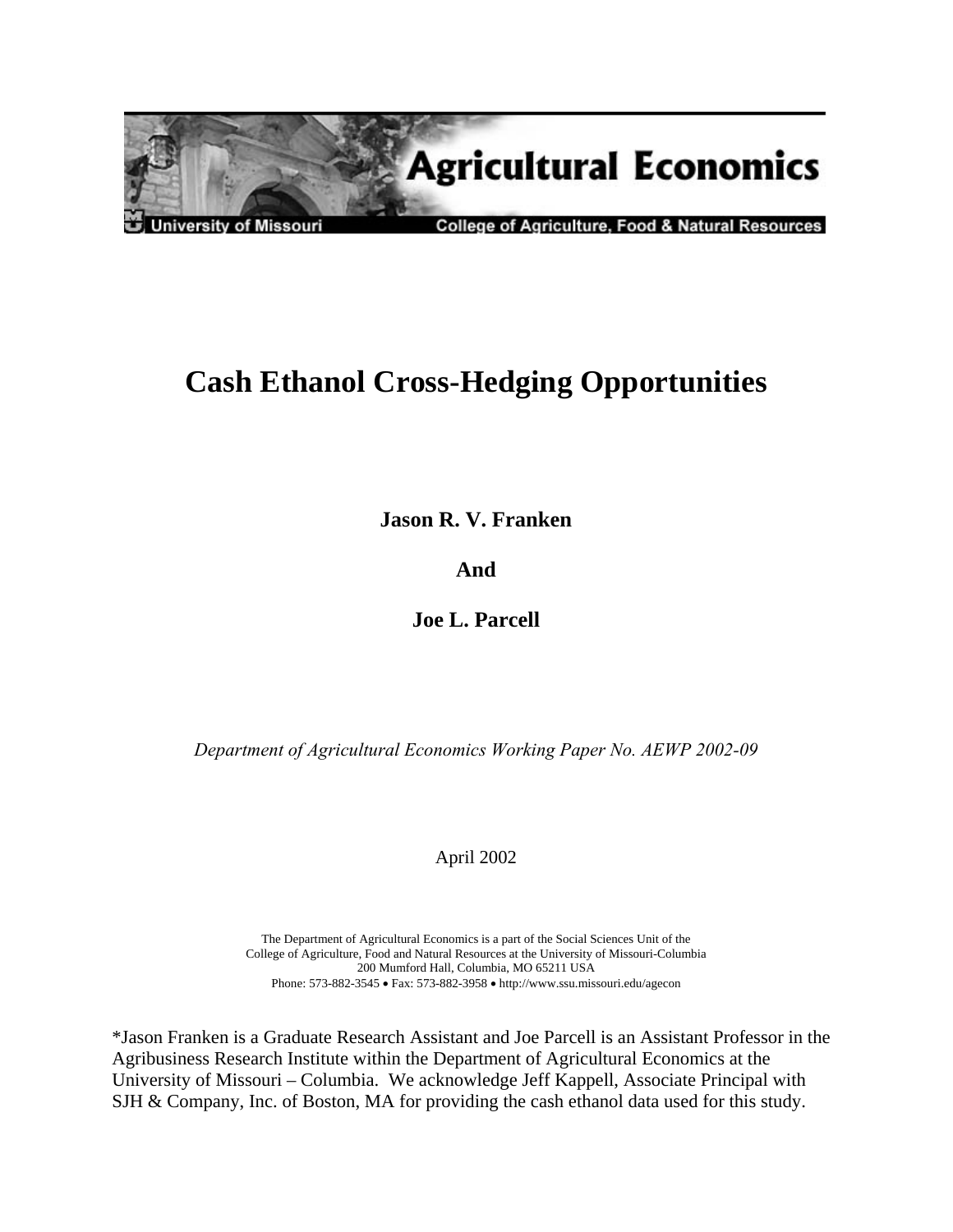# **Cash Ethanol Cross-Hedging Opportunities**

# **Abstract**

Increased use of alternative fuels and low commodity prices have contributed to the recent expansion of the US ethanol industry. As with any competitive industry, there exists some level of output price risk in the form of volatility. Yet, no actively traded ethanol futures market exists to mitigate output price risk. This study reports estimated minimum variance cross-hedge ratios between Detroit spot cash ethanol and the New York Mercantile Exchange (NYMEX) unleaded gasoline futures for 1-, 4-, 8-, 12-, 16-, 20-, 24-, and 28-week hedge horizons. The research suggests that a one-to-one cross-hedge ratio is not appropriate for some horizons.

*Key words*: Gas, Ethanol, and Cross-Hedging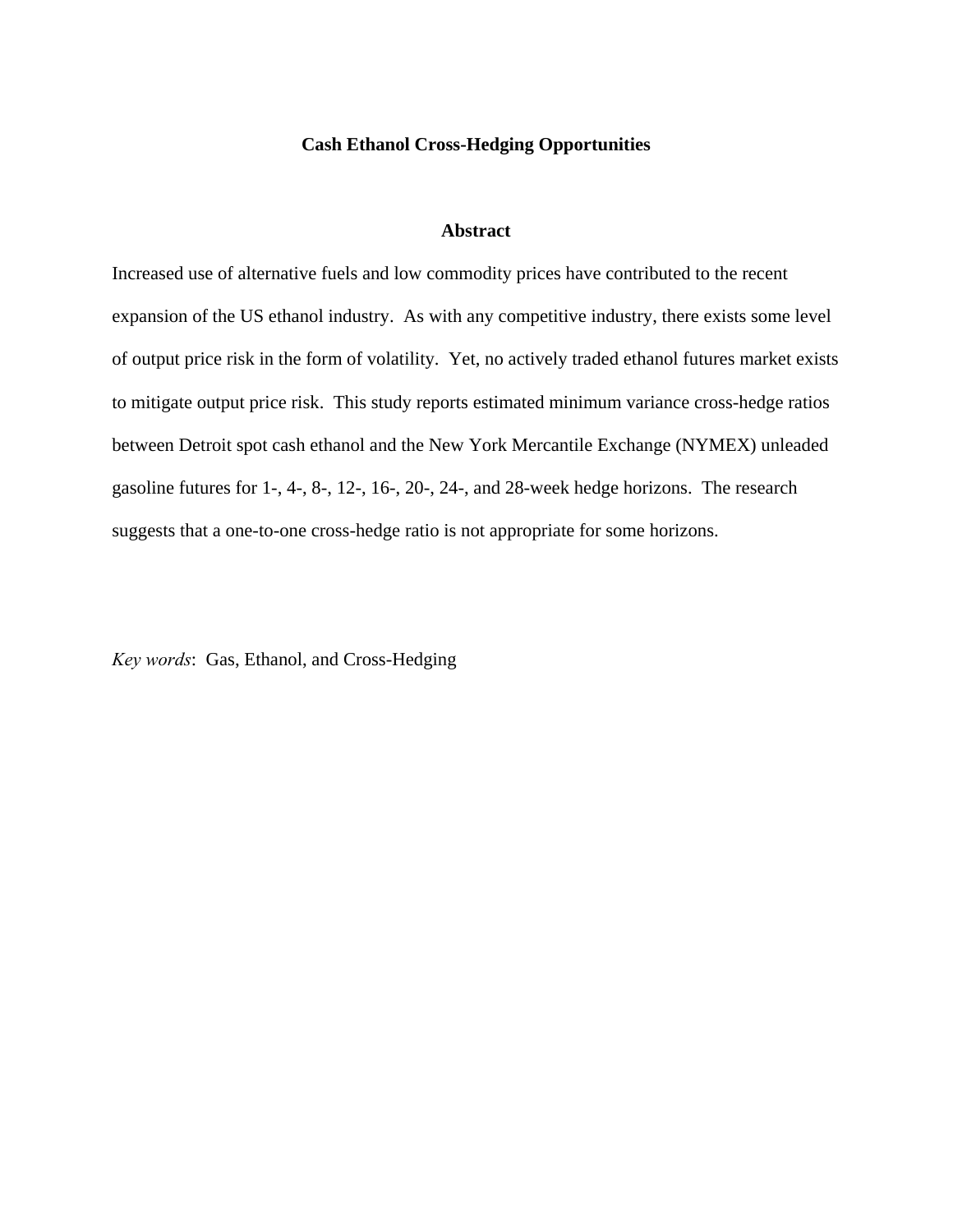# **Cash Ethanol Cross-Hedging Opportunities**

The high demand for fuel and resulting fuel prices have contributed to the recent expansion of the US ethanol industry. Additionally, government grants and subsidies have increased interest in producing ethanol.<sup>1</sup> Ethanol production has reached record levels (Figure 1), becoming a substantial source of corn demand with potential for and expectations of further growth.<sup>2</sup> As with any competitive industry, there exists some level of price risk for ethanol in the form of price volatility. Contracting exclusively in cash markets may leave ethanol producers and purchasers exposed to price volatility, depending on contract terms. Contractual agreements are widely used in this industry, and are often based on the New York Mercantile Exchange (NYMEX) unleaded gasoline futures (Gerhold). Industry expansion is likely to heighten the demand for price risk management tools. Ethanol plant owners (e.g. agricultural producers and industry) and purchasers of ethanol may benefit from various techniques to manage price volatility. For ethanol, however, no futures market is actively traded. Producers and purchasers of ethanol may find cross-hedging ethanol with unleaded gasoline futures contracts to be effective in reducing exposure to price volatility. The objective of this study is to estimate the cross-hedge relationship between spot ethanol and the NYMEX unleaded gasoline futures market for various cross-hedging horizons.

<u>.</u>

 $1$  In October of 2002, the USDA announced the awarding of nearly \$40 million in producer value-added grants. Of this amount, \$6.5 million was awarded to twenty-four ethanol projects for planning purposes, e.g., market analysis development, legal counsel, and business plan development. This announcement provided further evidence of planned expansion in the ethanol industry.

 $2^2$  The National Corn Growers Association has publicly stated its support for the Renewable Fuels for Energy Security Act that would potentially boost annual ethanol production to 16 billion gallons within the next 10 to 15 years.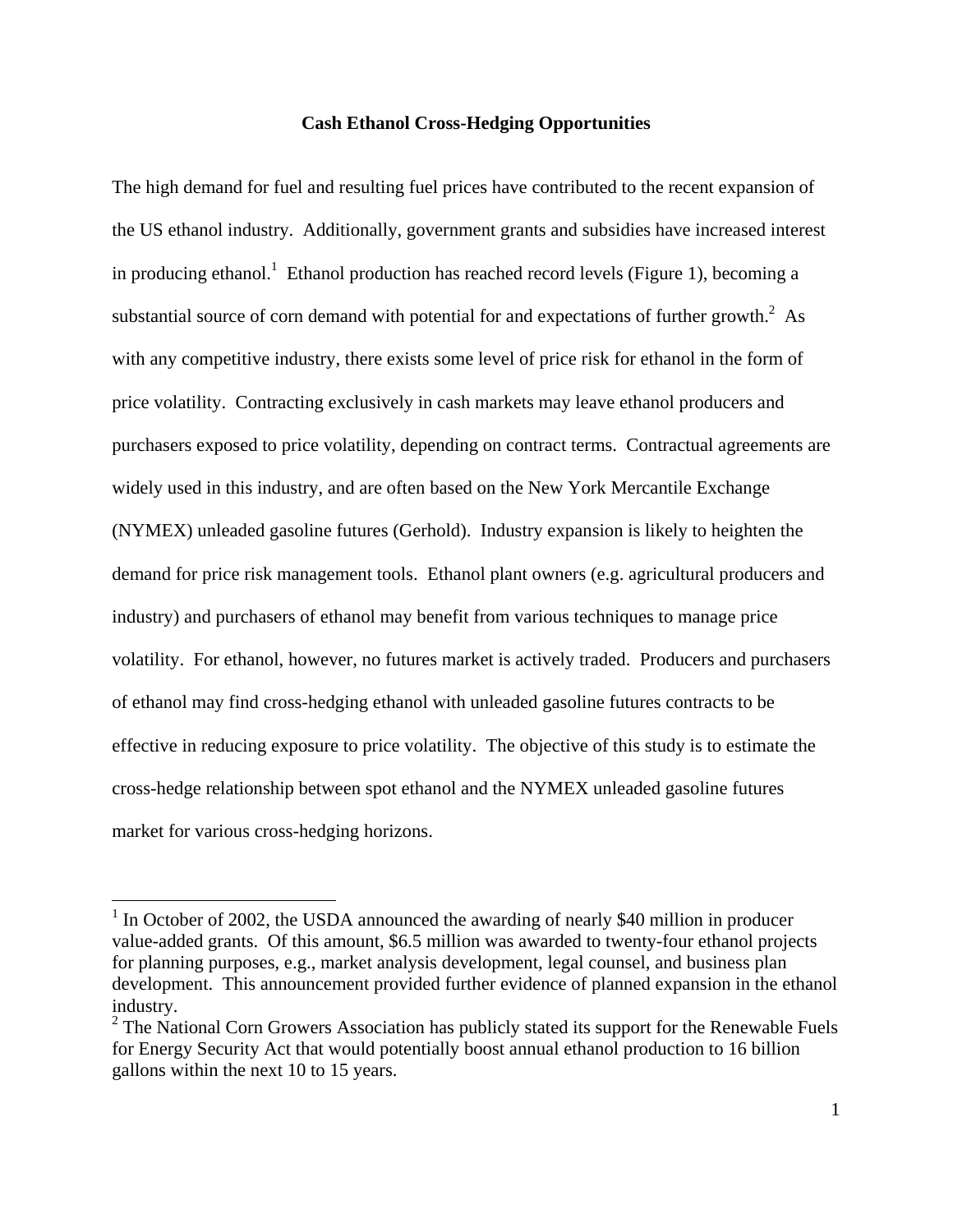A cross-hedge is performed by hedging the cash price of one commodity with the futures contract price of a different, but related commodity. A hedger locks in a price for a cash commodity by cross-hedging that commodity with a related commodity traded at one of the commodity exchanges. Therefore, a cross-hedge utilizes information in one market, e.g., the NYMEX unleaded gasoline futures market, to predict the price of a different commodity in another market, e.g., a spot ethanol market.

In order for cross-hedging to reduce exposure to price volatility, the prices of the commodities being cross-hedged must be related, so that the respective prices follow in a predictable manner (Graff, et al.). The Detroit spot ethanol and the NYMEX unleaded gasoline futures markets historically have traded in similar patterns, but at different levels (Figure 2).

Most ethanol production is contracted on volume, but the price may be left open ended for future negotiations depending on the preferences of the buyer (Gerhold). Ethanol trades at lower prices than other gasoline oxygenates, and its value is based on octane ratings. Ethanol producers typically contract ethanol from one to six months out. Ethanol price is either set at a flat price, using the average ethanol price at base hubs, or determined by an index based on a historical ethanol-gasoline price spread (Gerhold).

The conventional practice of hedging gasoline in unleaded gasoline futures markets is to use one 42,000 gallon futures contract for each 42,000 gallons of gasoline to be hedged. However, since ethanol is not a perfect substitute for gasoline, cross-hedging in a one-to-one ratio (i.e. hedging 42,000 gallons of ethanol against one 42,000 gallon unleaded gasoline futures contract) may be inappropriate. Discussions with industry persons revealed that cross-hedging in a one-to-one ratio is the general routine followed (Gerhold). This study examines the effectiveness of such one-to-one cross-hedging relationships. Processors, purchasers, and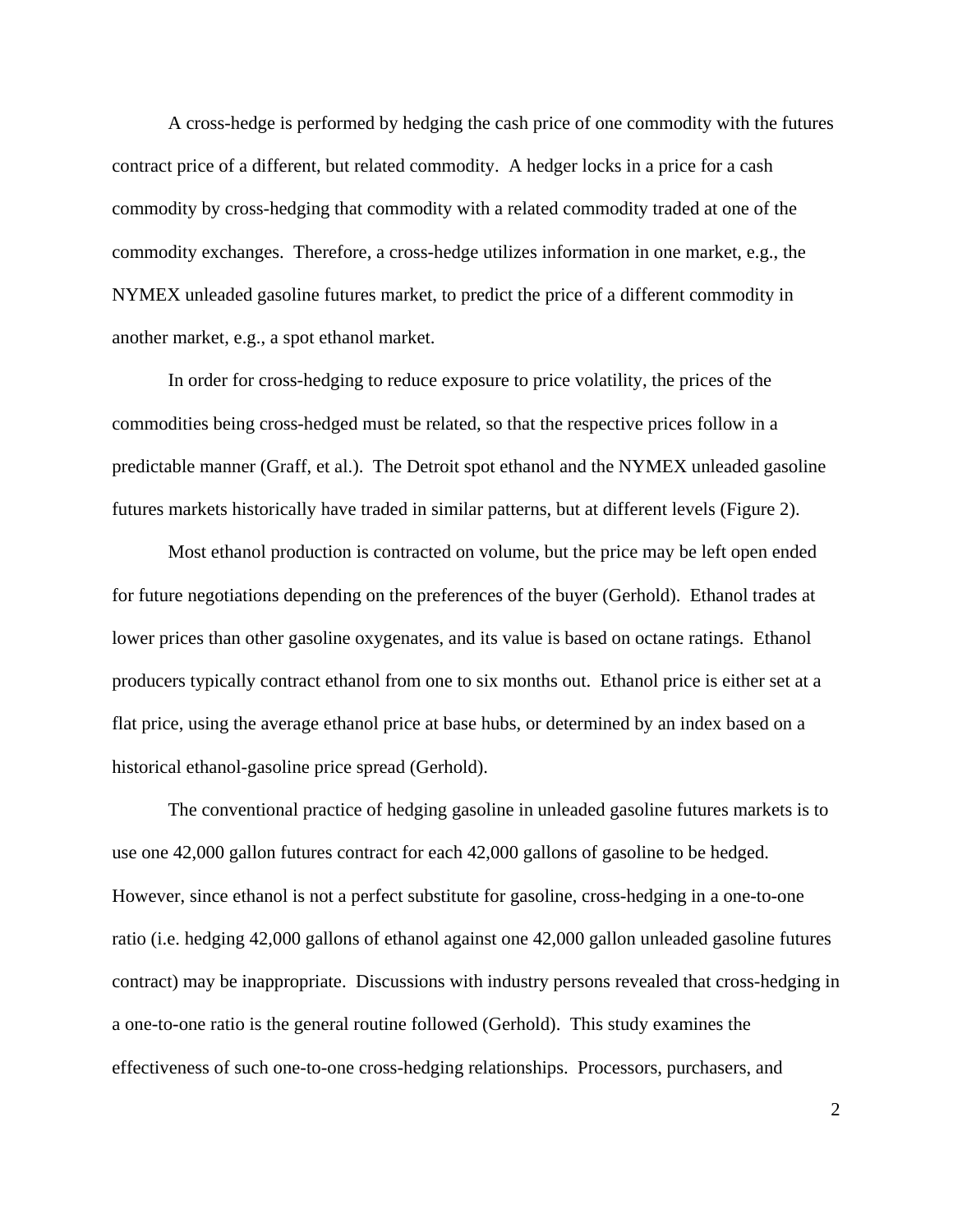merchandisers of ethanol can use this research to understand the effectiveness of cross-hedging cash ethanol in the unleaded gasoline futures market.

### **Theoretical Background**

The theoretical model used to derive the empirical cross-hedge model follows from Brorsen, Buck, and Koontz, and Leuthold, Junkus, and Gordier. Brorsen, Buck, and Koontz (p. 451) explain that under the assumptions (set forth by Benninga, Eldor, and Zilcha) of, " … (i) the decision maker is not allowed to participate in alternative activities, (ii) no transaction costs, (iii) no production risk, (iv) cash prices are a linear function of futures prices with an independent error term, and (v) futures prices are unbiased," the minimum variance hedge ratios (developed by Johnson) are consistent with utility maximizing hedge ratios. Thus, the minimum variance utility maximization problem can be specified as follows:

(1) 
$$
MaxE(U) = X_c E(\tilde{R}_c) + X_f E(\hat{R}_f) - \lambda / 2(X_c^2 \sigma_c^2 + X_f^2 \sigma_f^2 + 2X_f X_c \sigma_{cf})
$$

where  $E(U)$  is the expected utility,  $X_c$  is the amount of the cash price position,  $E(\tilde{R}_c)$  is the expected return on the cash position,  $X_f$  is the amount of the futures price position,  $E(\tilde{R}_f)$  is the expected return on the futures position,  $\lambda$  is the relative risk aversion coefficient,  $\sigma_c^2$  is the variance of the cash price change,  $\sigma_f^2$  is the variance of the futures price change, and  $\sigma_{cf}$  is the covariance between the cash and futures price changes.

The optimal futures position for a given risk aversion level is derived by expressing equation (1) in terms of price changes, differentiating with respect to  $X_f$ , rearranging terms, and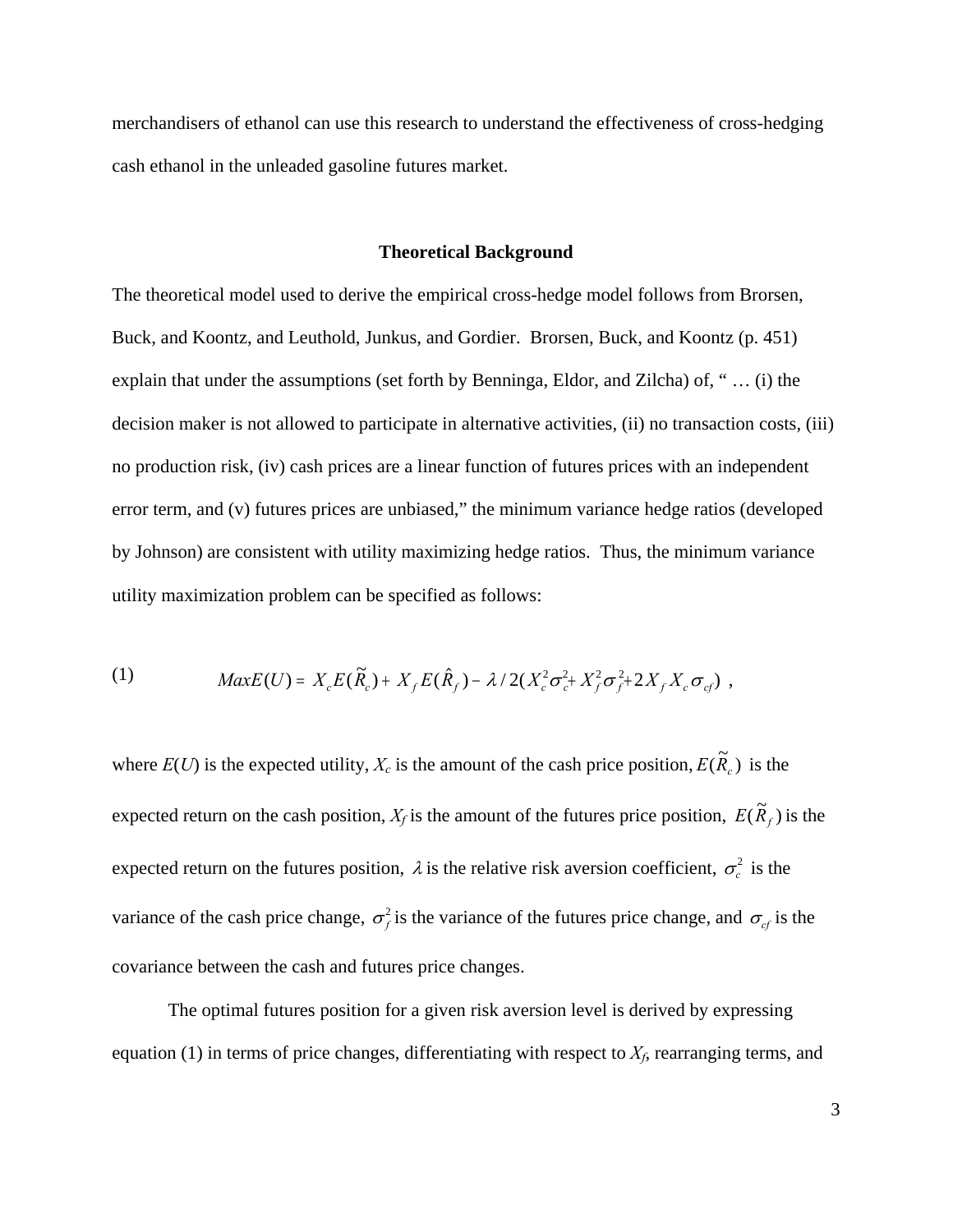setting the equation equal to zero (Leuthold, Junkus, and Cordier). The optimal futures position can be expressed as follows:

(2) 
$$
X_f = \{E(\tilde{F}_1) - F_0\} / \lambda \sigma_f^2\} - [X_c(\sigma_{cf}/\sigma_f^2)] ,
$$

where  $E(\tilde{F}_1)$  is the expectation at time zero of the futures price at time one,  $F_0$  is the futures price at time zero, and  $\sigma_{cf}/\sigma_f^2$  is the cross-hedge relationship.

Empirical analyses to determine cross-hedging ratios have been carried out extensively for agricultural commodities, e.g., Buhr; Graff, et al.; Hayenga and DiPietre; Myers and Thompson; Kahl; Rahman, Turner, and Costa; Schroeder and Mintert. Anderson and Danthine provided a theoretical cross-hedging model from which most empirical analyses are based, and some authors (e.g., Brorsen, Buck, and Koontz) have estimated optimal hedge ratios dependent upon the hedgers' risk aversion level as specified in equation (2). Assuming that the risk aversion level is significantly high, as in enough to deter speculation, the first term in equation (2) becomes zero.<sup>3</sup> Estimating the hedge relationship by specifying the cash and futures price variables as changes in price and incorporating prior information yields the optimal hedge ratio (Myers and Thompson), as follows: <sup>4</sup>

<sup>&</sup>lt;sup>3</sup> According to Benninga, et al., risk-averse hedgers wish to reduce risk of income by locking in a margin. Given that the futures market is an unbiased predictor of future spot prices, speculation is not expected to be profitable on average. Note that speculation entails taking on risk above that which cannot be hedged away.

<sup>&</sup>lt;sup>4</sup> In specifying the empirical model, the data is differenced and prior information included. Thus, while not explicit in the derivation of equation (3), the hedge ratio is considered to be optimal under the assumptions of highly risk-averse hedgers, unbiased futures markets, differenced data, and the inclusion of prior information.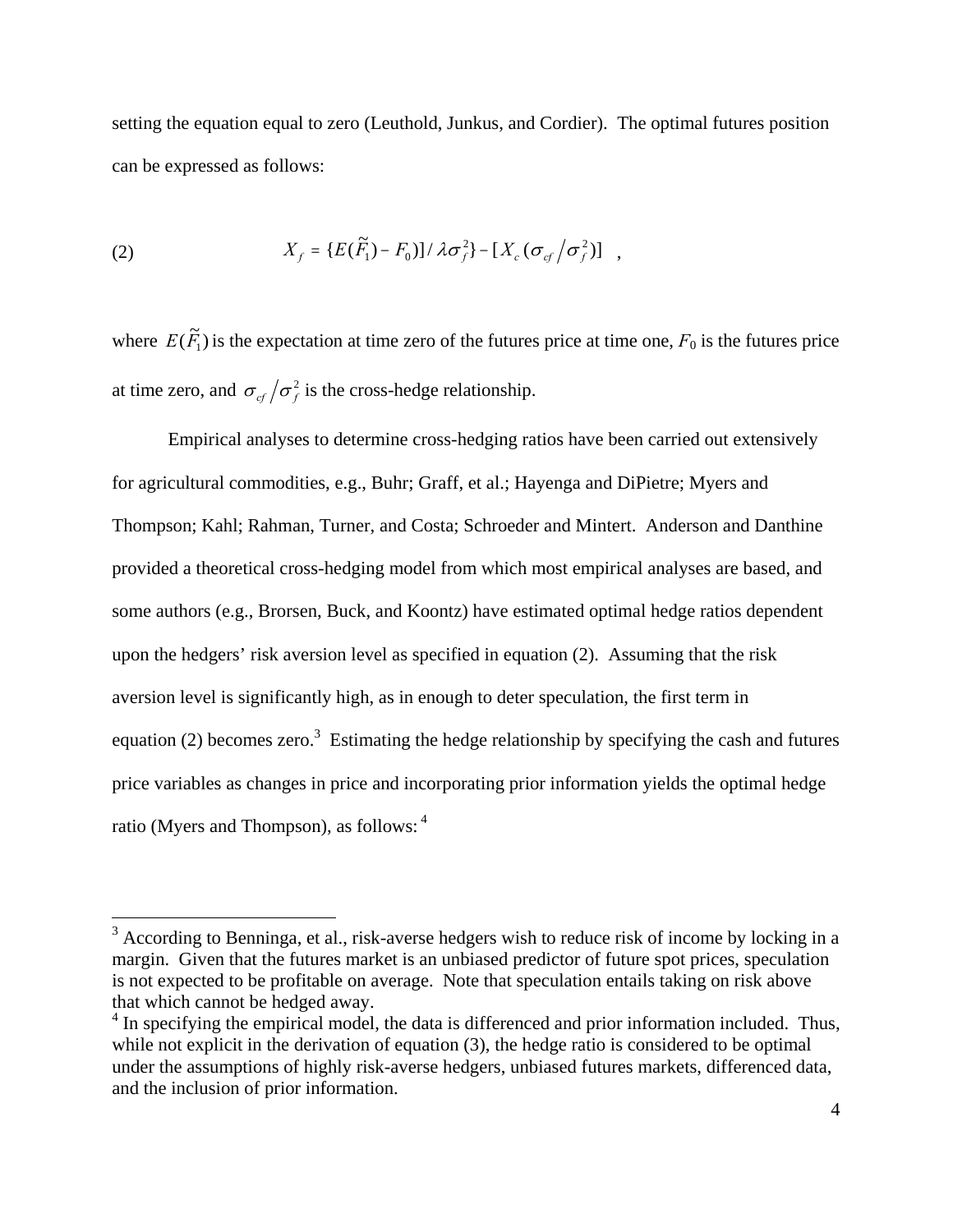(3) 
$$
\beta^* = \frac{X_f^*}{-X_c} = \frac{\sigma_{cf}}{\sigma_f^2}.
$$

The more highly correlated the cash price and futures price are, the closer the cross-hedge ratio is to one. The next section describes the process of estimating the ethanol cross-hedge ratio.

## **Empirical Model**

This study uses the empirical methods of Brorsen, Buck, and Koontz to estimate ethanol crosshedge ratios for alternative hedging horizons. Time-series data, such as the type used to estimate cross-hedge ratios, are likely to exhibit autocorrelation and time-wise heteroskedasticity. A moving average process equal to the length of the cross-hedge horizon may be present (Brorsen, Buck, and Koontz). Thus, autocorrelation is corrected for, in the estimation of the cross-hedge ratio, by approximating the moving average process as an autoregressive process with lags of one and  $k$ . The  $k^{\text{th}}$  order autoregressive process is incorporated to correct for overlapping time periods between contracts (Brorsen, Buck, and Koontz.). Following the work of Brorsen, Buck, and Koontz for cross-hedging wheat, the relationship between ethanol cash prices and unleaded gasoline futures prices is estimated in changes to determine the cross-hedge ratio  $(\beta_l)$  as follows:

 $\Delta Ethanol Cash Price<sub>t</sub> = β<sub>0</sub> + β<sub>1</sub> (ΔFutures Price<sub>t</sub>)$ 

(4)  $+ \rho_1 [\Delta Ethanol Cash Price_{t-1} - \beta_0 + \beta_1 (\Delta Futures Price_{t-1})]$ 

$$
+ \rho_k [\Delta Ethanol Cash Price_{t-k} - \beta_0 + \beta_1 (\Delta Futures Price_{t-k})],
$$

where ∆ *Ethanol Cash Price<sub>t</sub>* is the difference in the ethanol cash price over the period *t*-*k* to *t*;  $\Delta$  *Futures Price<sub>t</sub>* is the difference in the nearby NYMEX unleaded futures price over the period *t*-*k* to *t*; ∆ *Ethanol Cash Price<sub>t-1</sub>* is the ∆ *Ethanol Cash Price<sub>t</sub>* lagged one period;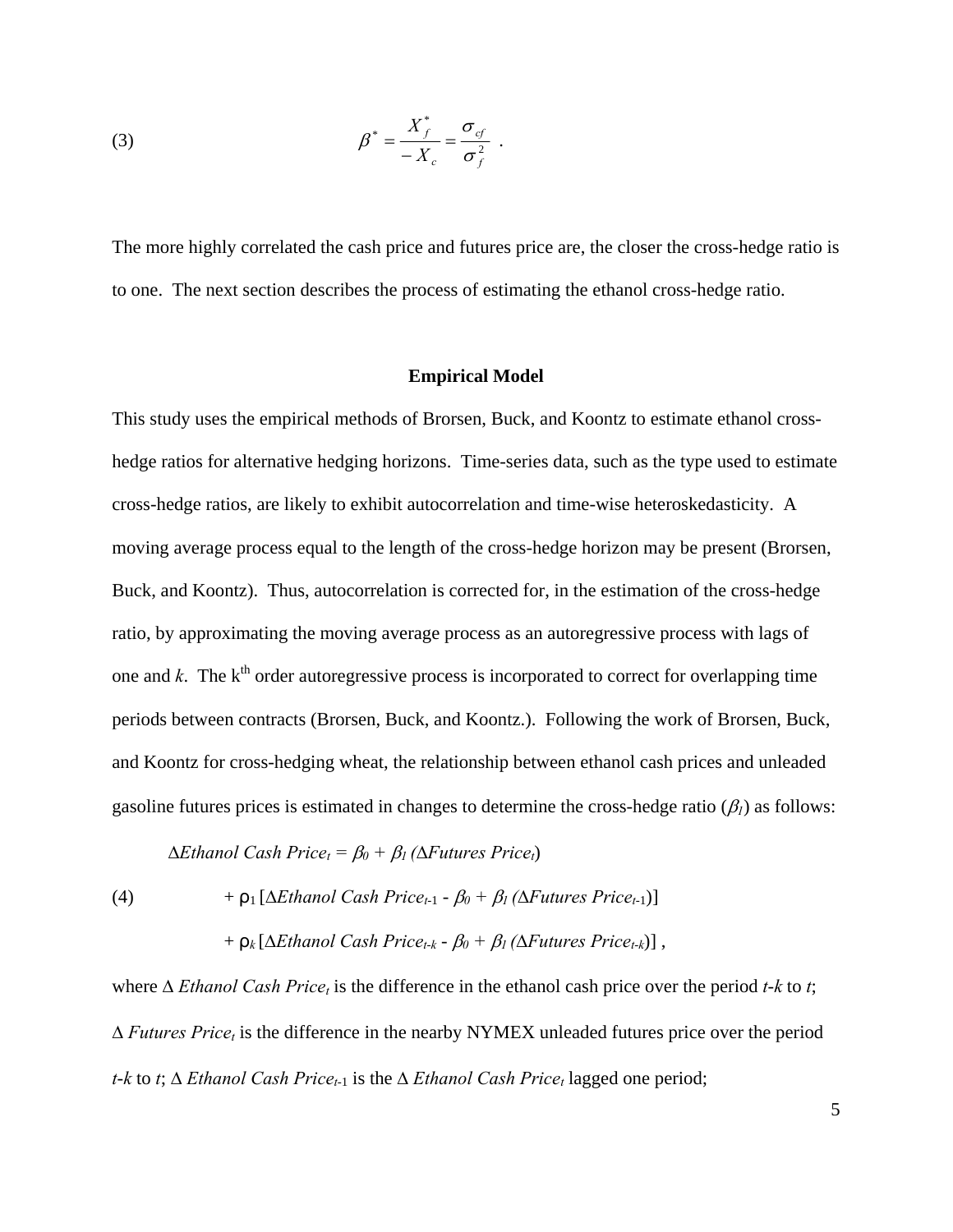∆ *Futures Pricet*-1 is the ∆ *Futures Pricet* lagged one period; ∆ *Ethanol Cash Pricet*-*k* is the ∆ *Ethanol Cash Pricet* lagged *k* periods; ∆ *Futures Pricet*-*k* is the ∆ *Futures Pricet* lagged *k* periods;  $\rho_1$  is the first-order autocorrelation parameter;  $\rho_k$  is the k<sup>th</sup>-order autocorrelation parameter;  $(\beta_0)$  is the intercept; and  $(\beta_1)$  is the cross-hedge ratio. Following from the results of Myers and Thompson, specifying the cash and futures price variables as changes in price and incorporating prior information yields the optimal hedge ratio. For this study the cross-hedging horizons analyzed (denoted by  $\Delta$ ) are 1-, 4-, 8-, 12-, 16-, 20-, 24-, and 28-weeks.<sup>5</sup>

Another potential problem, heteroskedasticity in the error terms, may result from the cyclical periods of high and low volatility in the unleaded gasoline futures contract. A generalized autoregressive conditionally heteroskedastic (GARCH) process is implemented to correct for the presence of heteroskedasticity.

Following the methodology of Brorsen, Buck, and Koontz an Estimated Generalized Least Squares (EGLS) process is used to correct for autocorrelation first and heteroskedasticity second, since GARCH parameter estimates are not consistent in the presence of autocorrelation. First, non-linear least squares is used to estimate equation (4). Second, a GARCH (1,1) model is used to derive the residuals of the nonlinear least squares estimate of equation (4). Last, equation (4) is estimated using weighted non-linear least squares. The three-step EGLS process is completed using *SHAZAM* 9.0.<sup>6</sup>

 $<sup>5</sup>$  One reviewer raised the issue of why these time horizons were chosen. Typically, ethanol is</sup> forward-contracted in one- to six-month periods (Gerhold), and unleaded gasoline futures contracts are usually offered less than 60 weeks prior to expiration.

<sup>&</sup>lt;sup>6</sup> Note, adjusting the data and residuals to compensate for the presence of autocorrelation and heteroskedasticity yields parameter estimates similar to the OLS estimated parameters, but with efficient standard errors.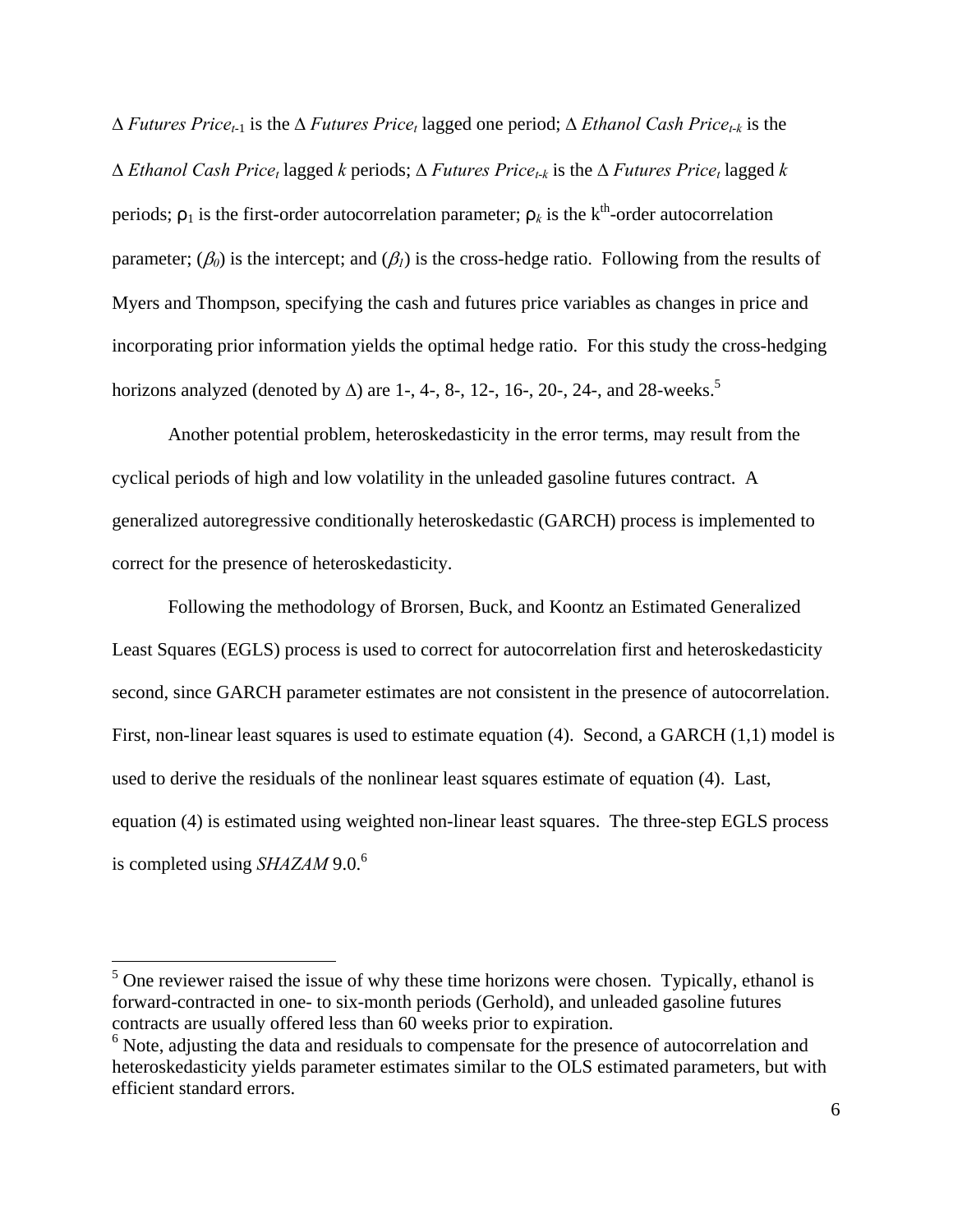Equation (4) can be rearranged to determine the quantity of cash ethanol to hedge per NYMEX unleaded gasoline futures contract. The cross-hedge relationship from equation (4) is used, in conjunction with the NYMEX contract quantity specification of 42,000 gallons, to determine the approximate gallons of ethanol to hedge. The relationship can be expressed as follows:

(5) Cash Ethanol Quantity Hedge 
$$
= \frac{Futures Contract \tQuantity}{\beta_1^*} = \frac{42,000 \text{ gallons}}{\beta_1^*}.
$$

For example, one 42,000 gallon gasoline contract on the NYMEX would be appropriately crosshedged against 42,000 gallons of ethanol if the cross-hedge ratio (β*1*) was determined to be one. Similarly, if the cross-hedge ratio was estimated to be 0.80, then 52,500 gallons of ethanol would be hedged against one NYMEX unleaded gasoline futures contract.

#### **Data**

Weekly average price data from January 1, 1989 to November 29, 2001, for NYMEX unleaded gasoline futures contracts and weekly average Detroit spot ethanol prices were compiled. Unleaded gasoline futures contracts are traded for each month of the calendar year, and the delivery location is the New York Harbor. Summary statistics are listed in Table 1. To conserve space we reported only the summary statistics for a nearby month data series.

The NYMEX unleaded gasoline futures contract is rolled forward to the next contract on the first day of the contract expiration month. This method is used, because cash ethanol long hedgers would avoid taking delivery of gasoline during the contract expiration month. Similarly, because the contract specifies a New York Harbor delivery location, many unleaded gasoline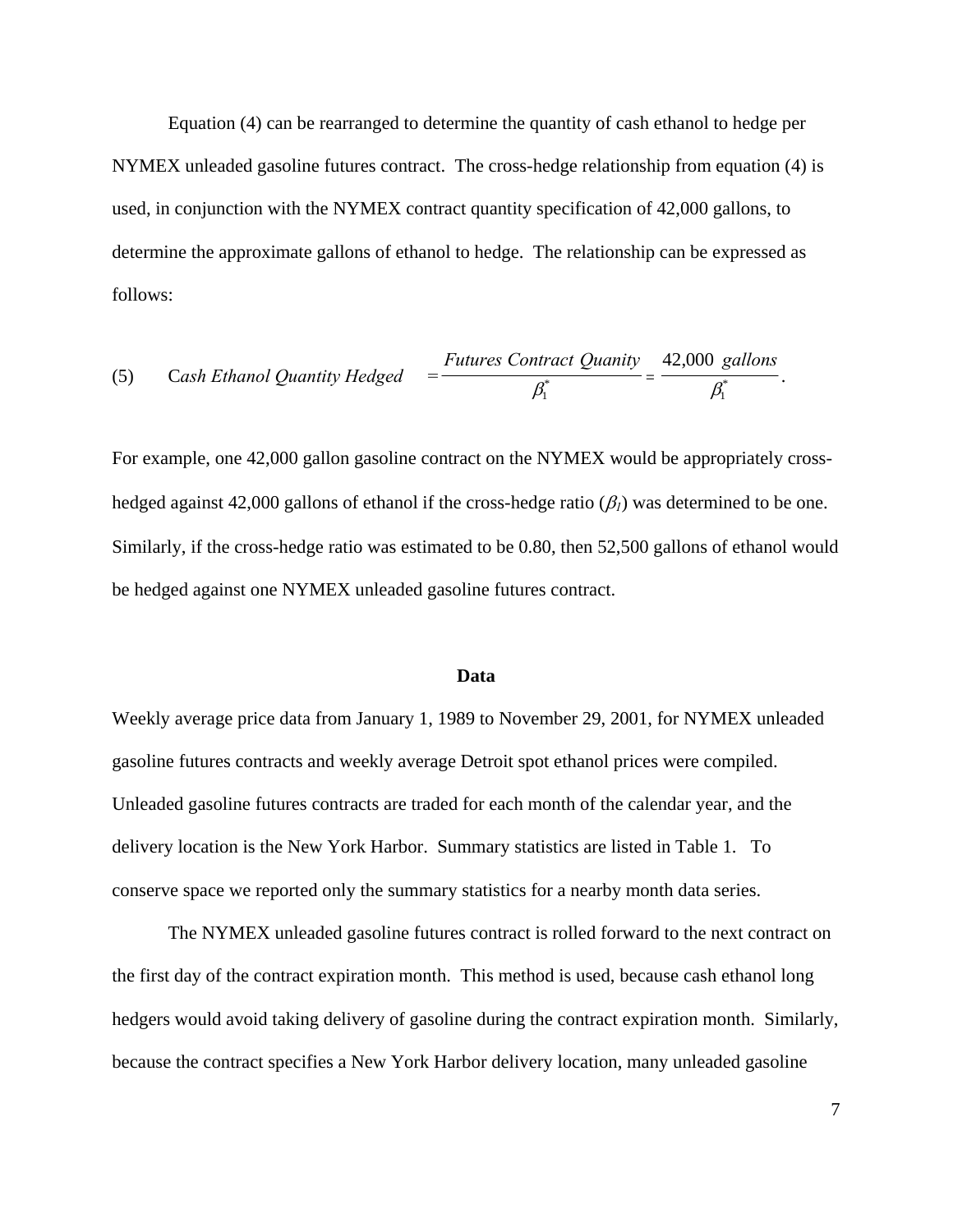long hedgers will exit the market prior to the expiration month. Changes in futures prices over the cross-hedge horizon were computed for the representative contract month for when the hedge is to be lifted. For instance, if the cross-hedge is to be lifted during any week in February 2001, then the change in the futures price over the 1-, 4-, 8-, 12-, 16-, 20-, 24-, and 28-week horizons is in reference to the March 2001 contract. NYMEX unleaded gasoline futures prices were obtained from the Commodity Research Bureau. The Detroit ethanol spot price data were obtained from Kappell.

#### **Results**

As previously mentioned, the time-series data used for this study could exhibit statistical issues, i.e., autocorrelation and heteroskedasticity. The EGLS process is used to correct for autocorrelation and heteroskedasticity. After transforming the data for first- and k<sup>th</sup>-order autocorrelation, an autoregressive conditional heteroskedasticity test of the errors was performed. The Harvey test statistic was used to test the null hypothesis of homoskedasticity. Tests failed to reject the null hypothesis for each cross-hedge horizon<sup>7</sup>. The autocorrelation coefficients, constants, and the estimated cross-hedge relationships from equation (4) are presented in Table 2. The autocorrelation parameter estimates are significant for each of cross-hedge horizons, except the one-week horizon, indicating the strong presence of autocorrelation. This result was as hypothesized.

The *R*-*squared* statistics reported for the price change models are a measure of hedging effectiveness. Leuthold, Junkus, and Cordier (p. 94) state, " . . . hedging effectiveness refers to

 $7$  Summary heteroskedasticity test statistics are available from the authors upon request.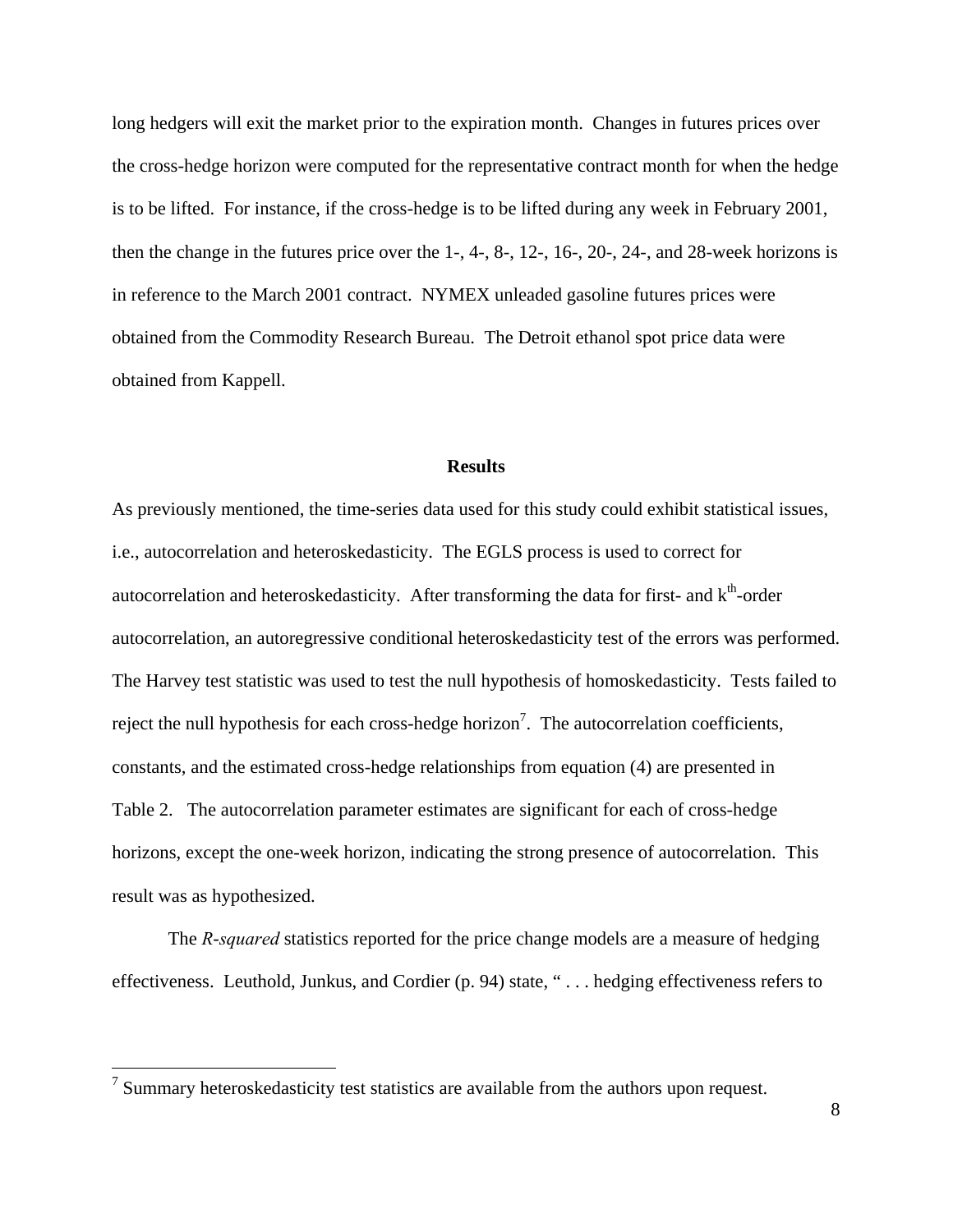the reduction in variance as a proportion of total variance that results from maintaining a hedged position rather than an unhedged position." The *R*-*squared* terms become progressively better for further out forecasts. The *R*-*squared* on the 1-week cross-hedge horizon, however, indicates relatively little hedging effectiveness. Thus, a hedger would be as well off to remain unhedged for a 1-week horizon.

The cross-hedge ratios are generally less than one and are statistically significant at the one percent level. The cross-hedge ratios are not statistically different from one for the 8-, 12-, or 16-week hedge horizons. Thus, a one-to-one hedge ratio is the appropriate hedge ratio for these horizons. Figure 3 graphically depicts the cross-hedge ratios across cross-hedge horizons. The appropriate quantities of ethanol to be hedged against one 42,000 gallon unleaded gasoline futures contract for each cross-hedge horizon are calculated by applying the cross-hedge ratios to equation (5), and are listed in gallons across the bottom of Table 2. The quantity of spot ethanol to hedge declines from the 1-week to the 8-week hedge horizons, remains at 42,000 gallons for the 8-, 12-, and 16-week hedge horizons, and increases steadily beyond.

To cover 100% of production, a 30 million gallon per year ethanol plant requires 619 futures contracts to cover a 4-week routine cross-hedge, 714 futures contracts to cover an 8-, 12-, or 16-week routine cross-hedge, and 509 futures contracts to cover a 24-week routine crosshedge. Furthermore, the estimates indicate that the US ethanol industry would require somewhere between 25,000 and 41,000 NYMEX unleaded gasoline futures contracts to hedge 100% of production, approximately 1.7 billion gallons in 2001.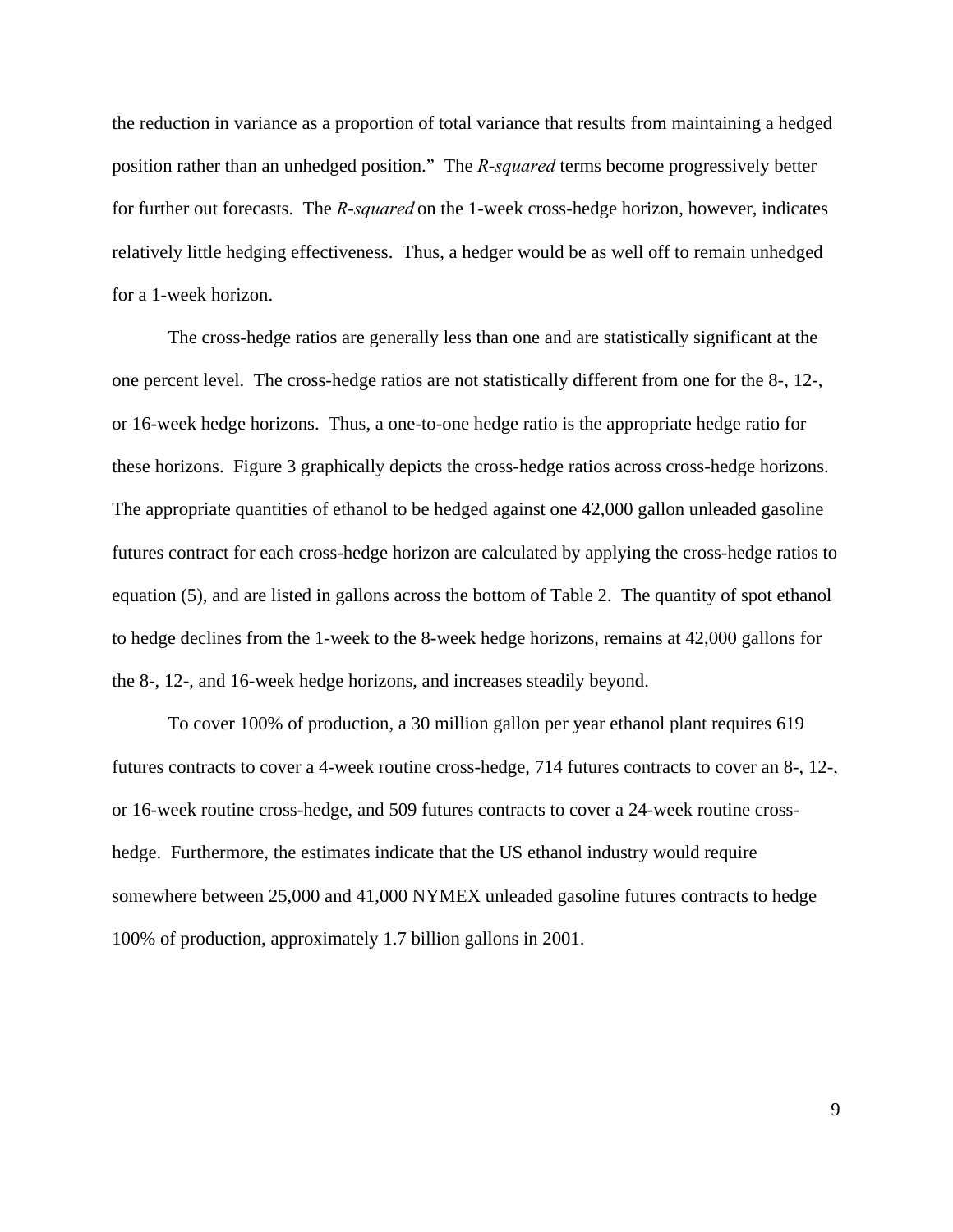#### **Discussion**

 Cross-hedge relationships between the Detroit spot ethanol price and the NYMEX unleaded gasoline futures price were estimated for this analysis. Using Estimated Generalized Least Squares to account for autocorrelation and heteroskedasticity, cross-hedge ratios for 1-, 4-, 8-, 12-, 16-, 20-, 24-, and 28-week cross-hedge horizons were estimated. The cross-hedge ratios varied from 0.632 for the 28-week hedge horizon, to 1.0 for the 16-week hedge horizon. The measure of hedging effectiveness  $(R^2)$  indicated that placing a cross-hedge could substantially mitigate price volatility for the 4-, 8-, 12-, 16-, 20-, 24-, and 28-week cross-hedge horizons.

Two results yield from this analysis. First, cross-hedging in the NYMEX unleaded gasoline futures market can reduce ethanol price uncertainty. Second, the quantity of spot ethanol to cross-hedge with one NYMEX unleaded gasoline futures contract was estimated to be 48,443 gallons, 42,000 gallons, 42,000 gallons, 42,000 gallons, 50,542 gallons, 58,989 gallons, and 66,456 gallons for the 4-, 8-, 12-, 16-, 20-, 24-, and 28-week cross-hedge horizons, respectively. Thus, sometimes it is appropriate to cross-hedge more than 42,000 gallons of ethanol per each 42,000 gallon NYMEX unleaded gasoline futures contract, as opposed to when hedging in a one-to-one ratio.

While this study is limited to one location, the results may be applicable to ethanol prices at other locations. Figure 4 illustrates that Detroit spot, Gulf spot, and Minneapolis terminal ethanol prices follow similar patterns. The correlation coefficients between Detroit spot, and Gulf spot and Minneapolis terminal ethanol prices over the available periods are 0.859 and 0.981, respectively. However, the brevity of available time-series data at other locations prevents further statistical testing to validate the above statement.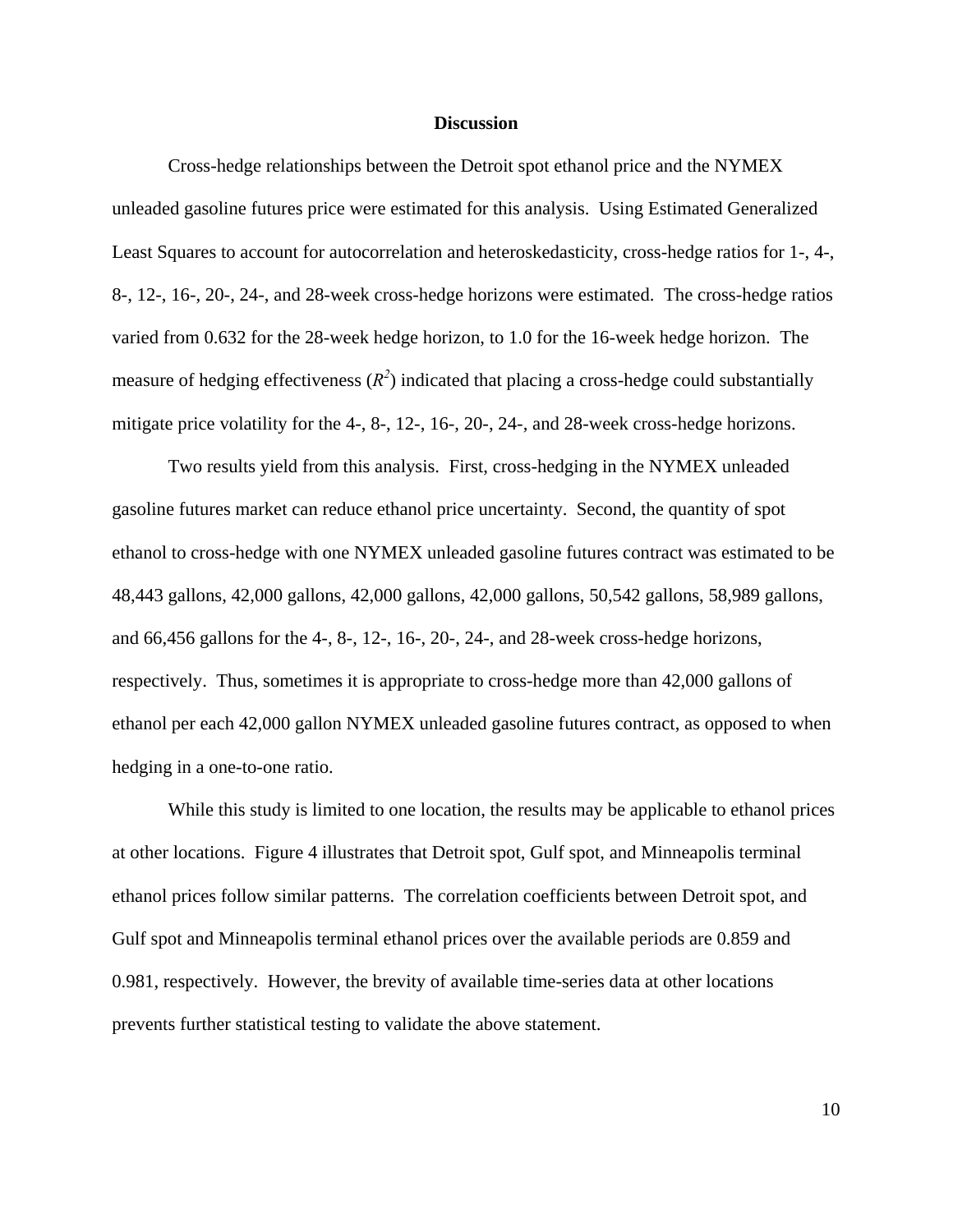While current capacity in the ethanol industry is far too small to sustain an independent ethanol futures contract, this study provides evidence to suggest that the NYMEX unleaded gasoline futures market offers price mitigation opportunities in the absence of a standalone ethanol futures contract.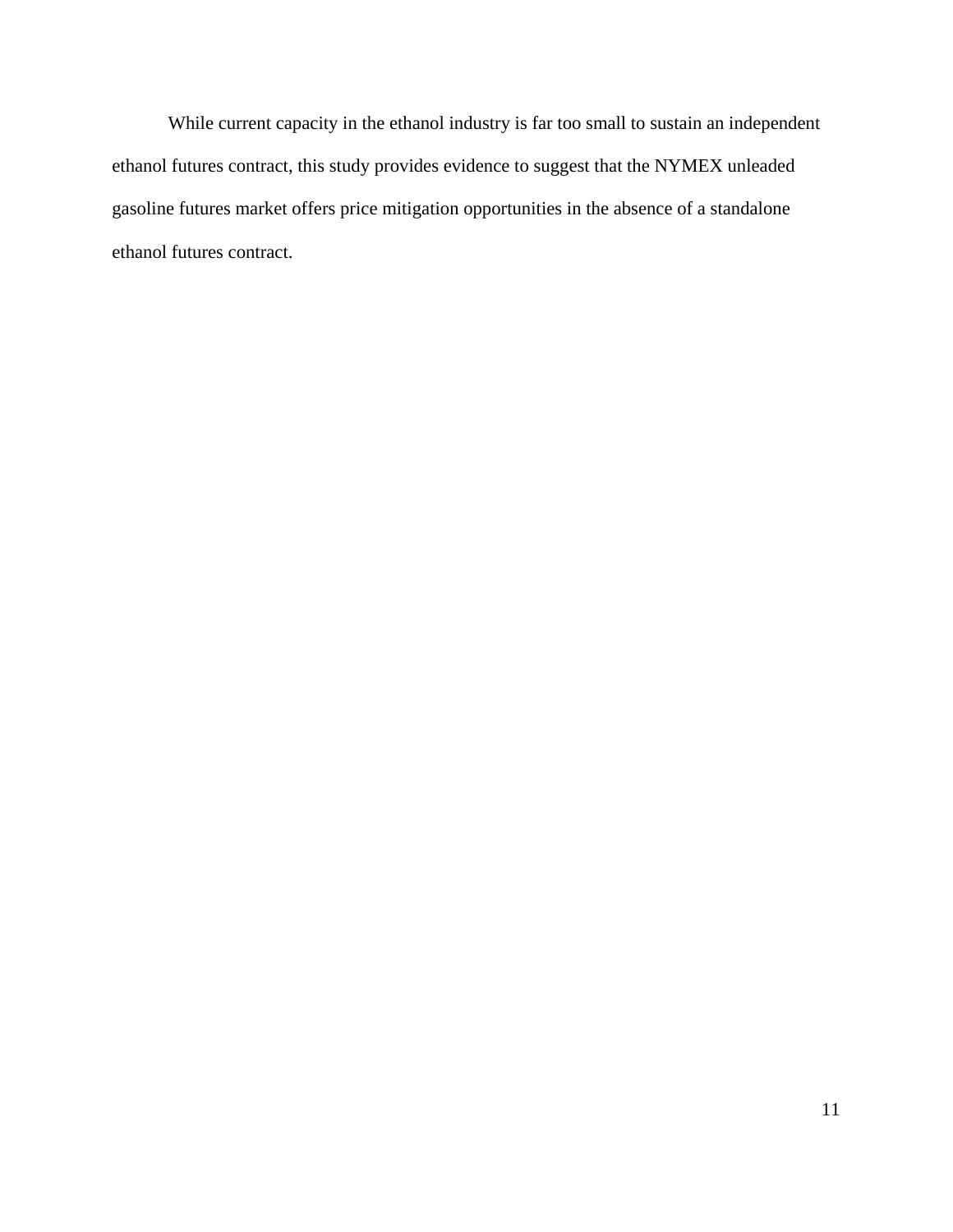# **References**

- Anderson, R.W., and J.P. Danthine. "Cross-Hedging." *Journal of Political Economy* 89(1981):1182-96.
- Benninga, S., R. Eldor, and I. Zilcha. "The Optimal Hedge Ratio in Unbiased Futures Markets," *The Journal of Futures Markets*, 4(1984):155-59.
- Brorsen, B. W., D. W. Buck, and S. R. Koontz. "Hedging Hard Red Winter Wheat: Kansas City versus Chicago," *Journal of Futures Market*s, 18(1998):449-466.
- Buhr, B.L. "Hedging Holstein Steers in the Live Cattle Futures Market." *Review of Agricultural Economics* 18(January 1996):103-14.
- Commodity Research Bureau (CD-ROM), Commodity Research Bureau, 330 S. Wells, Suite 1112, Chicago, Illinois 60606.
- Energy Information Administration and Renewable Fuels Association. 2001.@http://www.eia.doe.gov/oil\_gas/petroleum/data\_publications/wrgp/mogas\_history .html.
- Gerhold, Matt. Northeast Missouri Grain L. L. C. Commodities Marketer. Personal Correspondence, September 18, 2002.
- Graff, J., T. Schroeder, R. Jones, and K. Dhuyvetter. 1997. "Cross-Hedging Agricultural Commodities." Kansas State Univ. Coop. Ext. Serv. Bull. MF-2284.
- Hayenga, M.L., and D.D. DiPietre. "Cross-Hedging Wholesale Pork Products using Live Hog Futures." *American Journal of Agricultural Economics* 64(1982):747-51.
- Johnson, L. L. "The Theory of Hedging and Speculation in Commodity Futures." *Review of Economic Studies* 27(1960):139-51.
- Kahl, K.M. "Determination of the Recommended Hedging Ratio." *American Journal of Agricultural Economics* 65(1983):603-05.
- Kappell, J. Associate Principal, SJH & Company, Inc., Boston, MA. Personnel e-mail communication to obtain spot ethanol data.
- Leuthold, R.M., J.C. Junkus, and J.E. Cordier. *The Theory and Practice of Futures Markets*. 2000, Lexington, MA: Lexington Books.
- Myers, R.J. and S. R. Thompson. "Generalized Optimal Hedge Ratio Estimation." *American Journal of Agricultural Economics* 4(Nov 1989):858-868.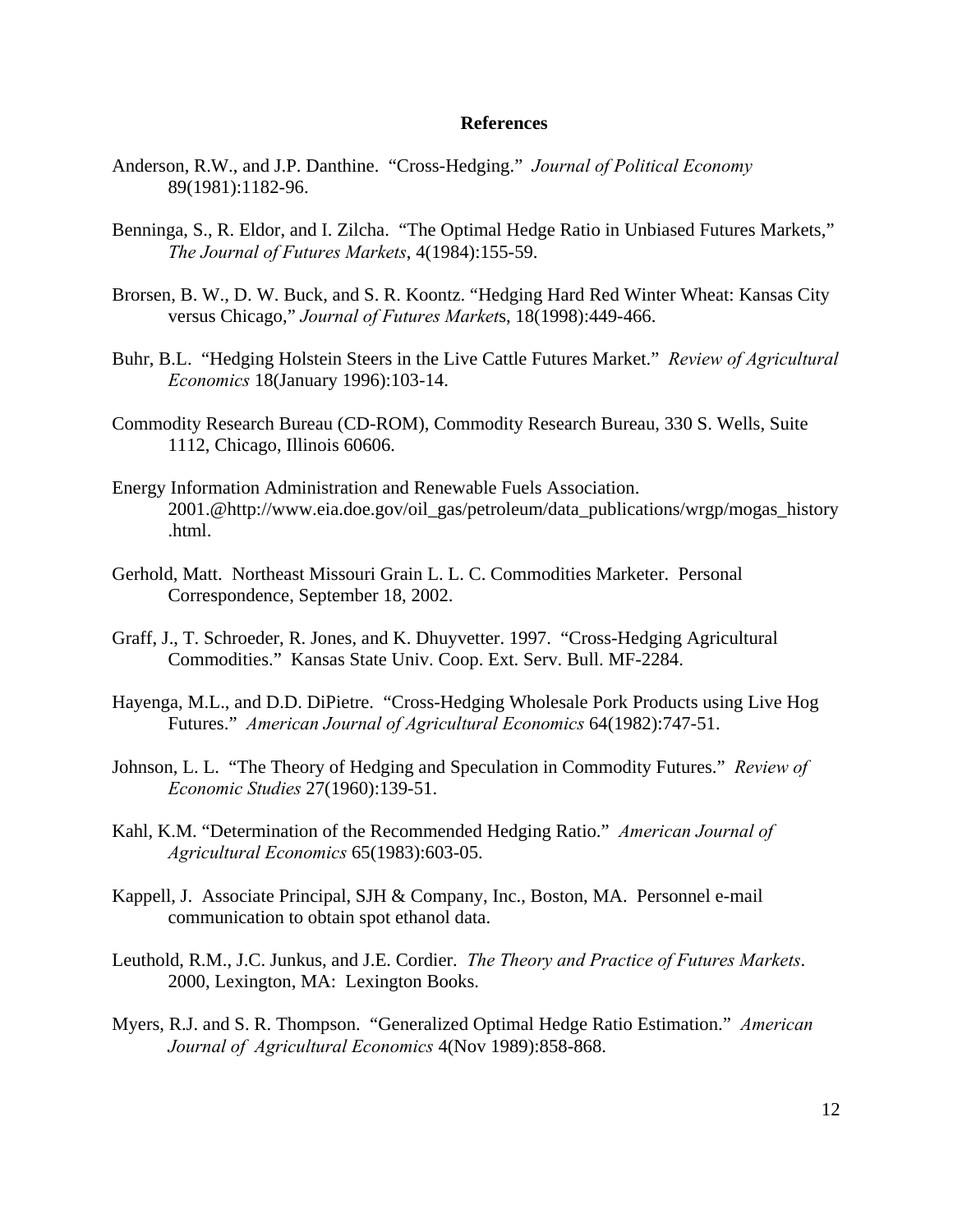- National Corn Growers Association. News Direct from the Stalk. "Senate Legislation Promotes NCGA's Vision for Ethanol's Growth." National Corn Growers Association. Downloaded via Internet: http://www.ncga.com/news/notd/2001/June/060801a.htm.
- Rahman, S.M., S.C. Turner, and E.F. Costa. "Cross-Hedging Cottonseed Meal." *Journal of Agribusiness* 19(Fall 2001):163-171.
- Schroeder, T.C., and J. Mintert. "Hedging Steers and Heifers." *Western Journal of Agricultural Economics* 13(1988):316-26.
- *SHAZAM User's Reference Manual Version* 9.0 (2001): New York: McGraw-Hill.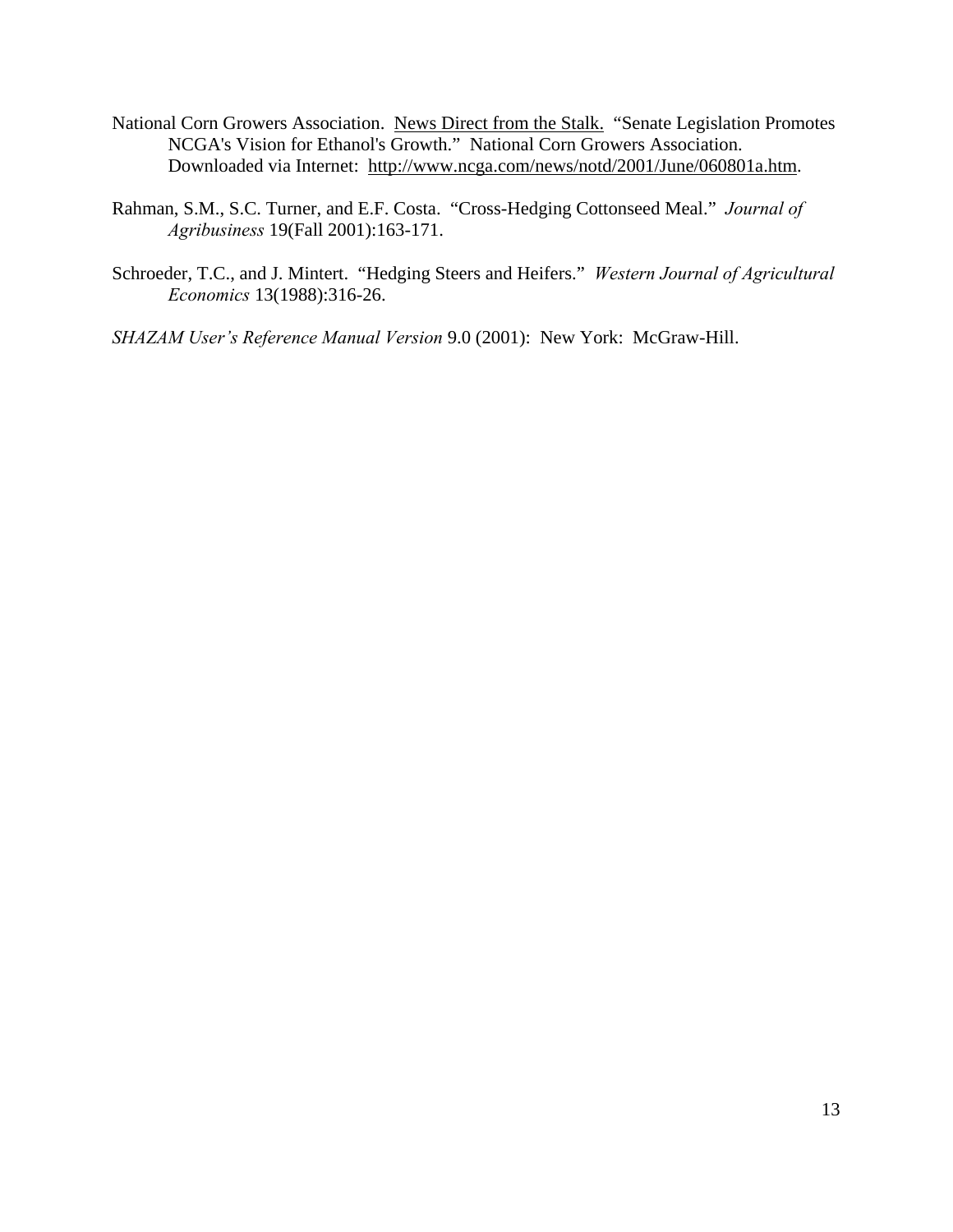

Figure 1. US Annual Fuel Ethanol Production.

Source: Energy Information Administration and Renewable Fuels Association.

Figure 2. Detroit Spot Ethanol Price and Nearby NYMEX Unleaded Gasoline Futures Price.

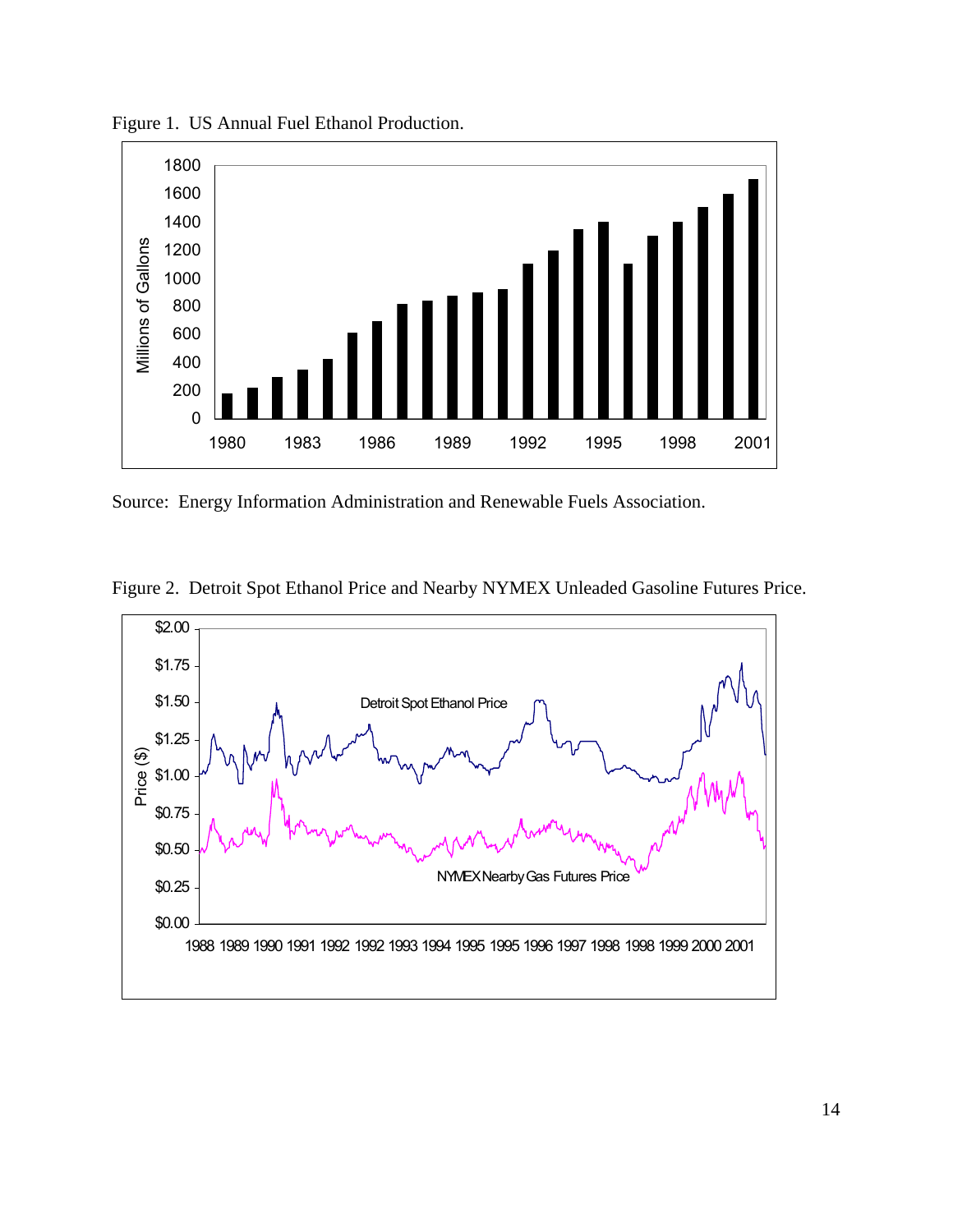

Figure 3. Estimated Cross-Hedge Ratio Over Cross-Hedge Horizons

Note: 8-, 12-, and 16-week cross-hedge relationships are not statistically different from one.



Figure 4. Comparison of Detroit Spot, Gulf Spot, and Minneapolis Terminal Ethanol Prices.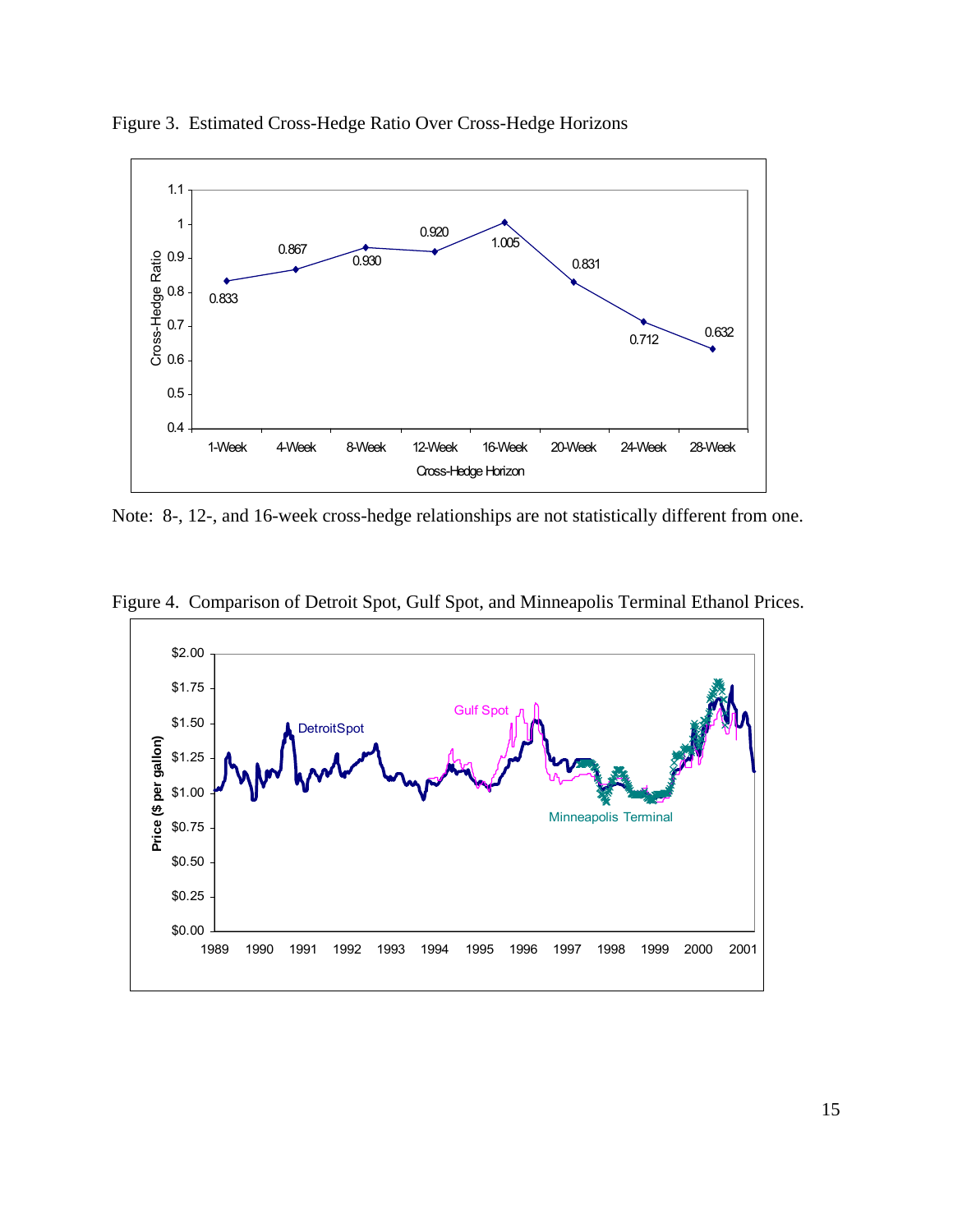| Prices in \$/gallon                             | Avg.   | <b>Std Dev</b> | Min.   | Max.   |
|-------------------------------------------------|--------|----------------|--------|--------|
| Nearby NYMEX<br>unleaded gasoline futures price | \$0.60 | \$0.15         | \$0.29 | \$1.14 |
| Detroit spot ethanol price                      | \$1.19 | \$0.17         | \$0.95 | \$1.77 |

Table 1. Summary Statistics for Variables Used in Estimation of Cross-Hedging Ethanol in Gasoline Futures, Weekly Data between January 1, 1989 and November 29, 2001.